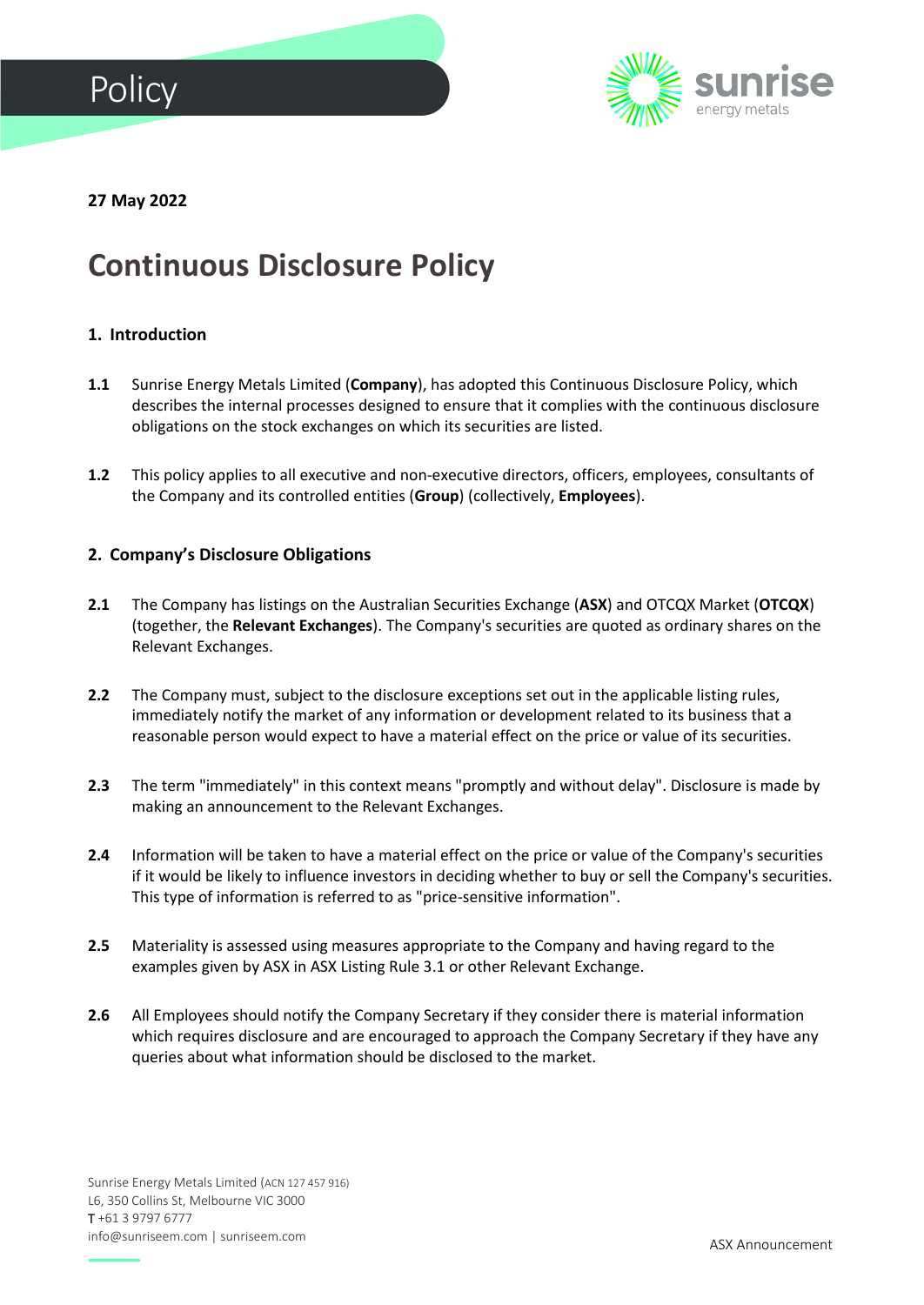# **3. Exceptions to Disclosure of Information**

- **3.1** Certain material information does not need to be disclosed if each of the following paragraphs (a), (b) and (c) is satisfied in relation to the information:
	- (a) one or more of the following conditions apply:
		- i. it would be a breach of the law to disclose the information; or
		- ii. the information concerns an incomplete proposal or negotiation; or
		- iii. the information comprises matters of supposition or is insufficiently definite to warrant disclosure; or
		- iv. the information is generated for internal management purposes of the Company; or
		- v. the information is a trade secret; and
	- (b) the information is confidential and the Relevant Exchange has not formed the view that the information has ceased to be confidential; and
	- (c) a reasonable person would not expect the information to be disclosed.
- **3.2** If certain material information is being withheld from disclosure on the basis that it is confidential, then it is important that all necessary steps are taken to ensure that the information remains confidential. This may include ensuring that it is not disclosed to third parties except on the basis of a written confidentiality undertaking.

#### **4. Company Secretary**

- **4.1** The board of directors of the Company (**Board**) has appointed the Company Secretary as the person responsible for general administration of this policy.
- **4.2** The Company Secretary's responsibilities include:
	- (a) ensuring that announcements are communicated to relevant stock exchanges in accordance with applicable regulatory requirements and this policy;
	- (b) maintaining a register of announcements made to the market;
	- (c) reviewing Board papers and other information referred to the Company Secretary for events that the Company Secretary considers may give rise to disclosure obligations;
	- (d) communicating with ASX about general matters concerning the ASX Listing Rules (in accordance with Listing Rule 12.6) including in relation to matters of disclosure, and co-ordinating communications with the OTCQX in relation to matters of disclosure;
	- (e) ensuring (using reasonable endeavours) announcements are factual and are expressed in a clear and objective manner that allows investors to assess the impact of the information when making investment decisions;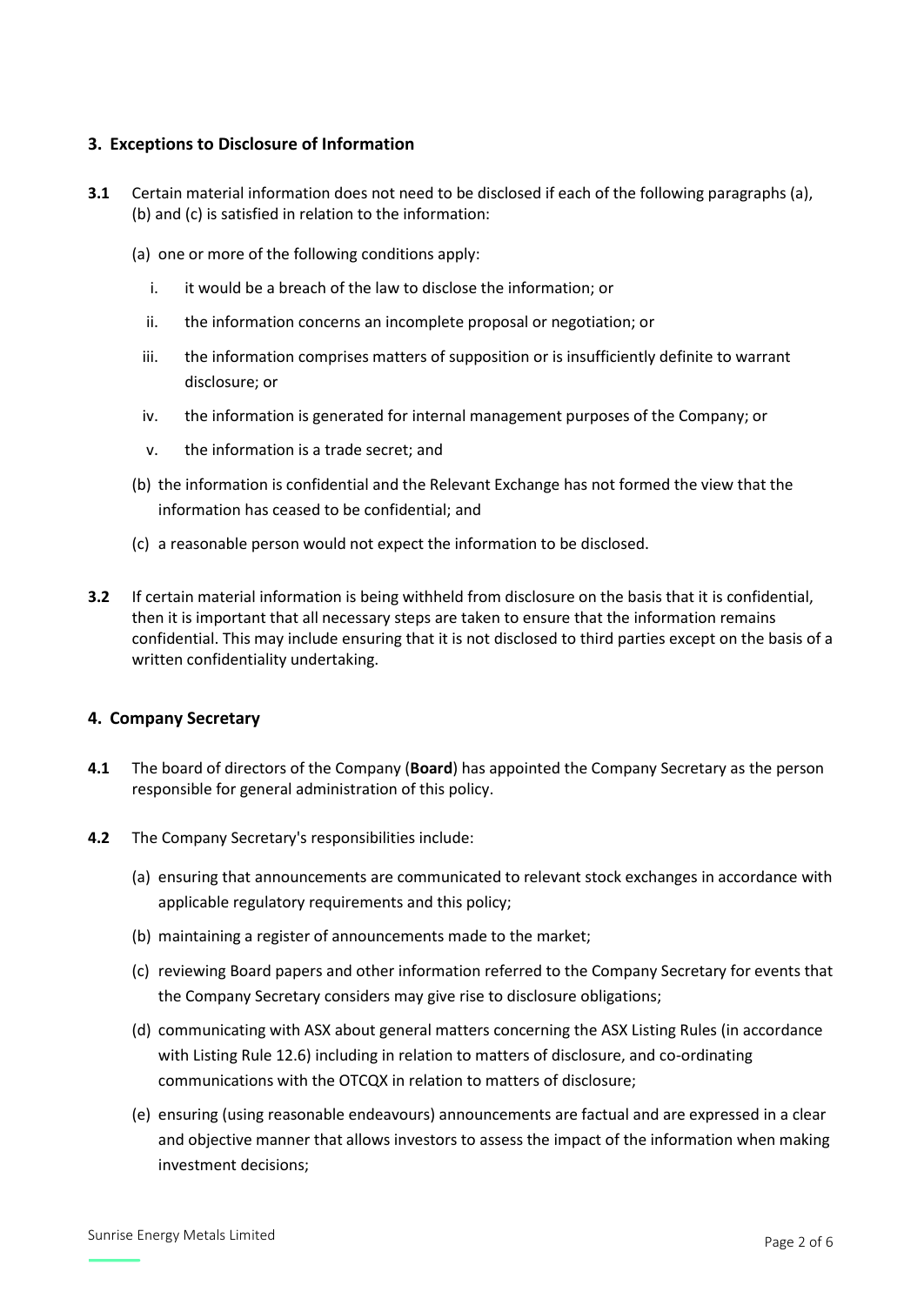- (f) co-ordinating education and training within the Company about its disclosure obligations and this policy as required from time to time; and
- (g) periodically monitoring the Company's disclosure processes and reporting and the effectiveness of this policy.
- **4.3** The Company Secretary will also arrange (in conjunction with the Company's human resources function) for any significant amendments to this policy to be notified to relevant Employees.

# **5. Authority to Authorise Announcements**

- **5.1** Except as set out in the paragraphs below, the Chief Executive Officer, or the Chief Financial Officer, in conjunction with the Company Secretary, or a Non-Executive Director, have the authority to approve announcements to the market including the following:
	- (a) substantial shareholder notices (approved by the relevant holder);
	- (b) director interest notices (approved by the relevant Director);
	- (c) company administration notices (such as Appendix 3Bs); and
	- (d) announcements pre-approved by the Board in substantially the form approved.
- **5.2** Proposed announcements to the market which:
	- (a) are to include disclosure of a forecast or other forward-looking information; or
	- (b) relate to a matter that is material and strategically important to the Company (including announcements relating to the full-year or half-year reports),

should be reviewed by the Directors in advance of being released to the market.

- **5.3** Even where paragraph 5.2 applies, the Board generally delegates the approval of announcements to the Chief Executive Officer.
- **5.4** The Chief Financial Officer or Company Secretary will generally circulate drafts of announcements to the Directors before they are released to the market.
- **5.5** All announcements to the market must be released to the Relevant Exchanges. Where information is to be released in Australia and simultaneously in another jurisdiction, the Company Secretary must be consulted to determine how the applicable disclosure requirements may impact timing of the disclosure.

#### **6. Market Speculation and Rumours**

**6.1** In general, the Company does not respond to market speculation and rumours except where: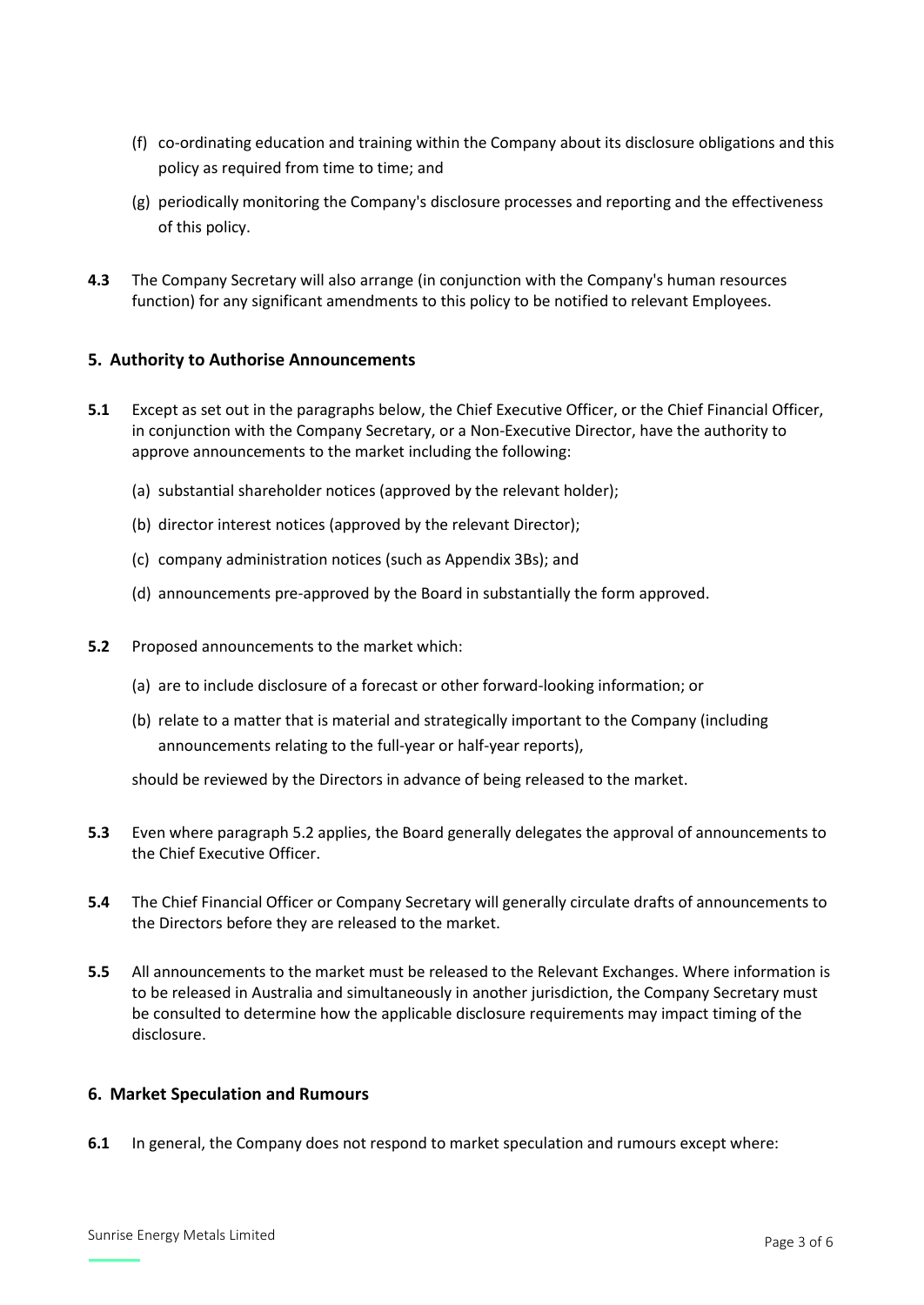- (a) the speculation or rumours indicate that the subject matter is no longer confidential and therefore the relevant exception to disclosure no longer applies;
- (b) a Relevant Exchange formally requests disclosure by the Company on the matter; or
- (c) the Company considers that it is appropriate to make a disclosure in the circumstances.
- **6.2** If an Employee becomes aware of any market speculation or rumours of which the Company Secretary may not be aware, these should be reported to the Company Secretary immediately.

# **7. Trading Halts**

- **7.1** In order to facilitate an orderly, fair and informed market it may be necessary to request a trading halt from a Relevant Exchange.
- **7.2** No Employee is authorised to initiate a request for a trading halt other than through the Company Secretary, who must obtain approval from the Chief Executive Officer before making the request. If Chief Executive Officer is unavailable, the Company Secretary must obtain the approval of the Co-Chairman, or if the Co-Chairman is unavailable, another Non-Executive Director.

#### **8. Authorised spokespersons**

- **8.1** The only persons authorised to make public statements on behalf of the Group are:
	- (a) the Chief Executive Officer;
	- (b) the Co-Chairman;
	- (c) the Chief Financial Officer; or
	- (d) any person who has the prior approval of the Chief Executive Officer.
- **8.2** Those persons may only clarify information that the Company has publicly released and must not comment on price-sensitive information that has not been released to the market.

# **9. Analyst and Investor Briefings**

- **9.1** The Company may conduct briefings with analysts and investors from time to time to discuss matters concerning the Company. In these cases the following protocols will apply:
	- (a) No price-sensitive information will be disclosed at these briefings (including in response to any questions asked at the briefing) unless it has been previously or is simultaneously released to the market.
	- (b) If price-sensitive information is inadvertently disclosed, it will immediately be released to the market.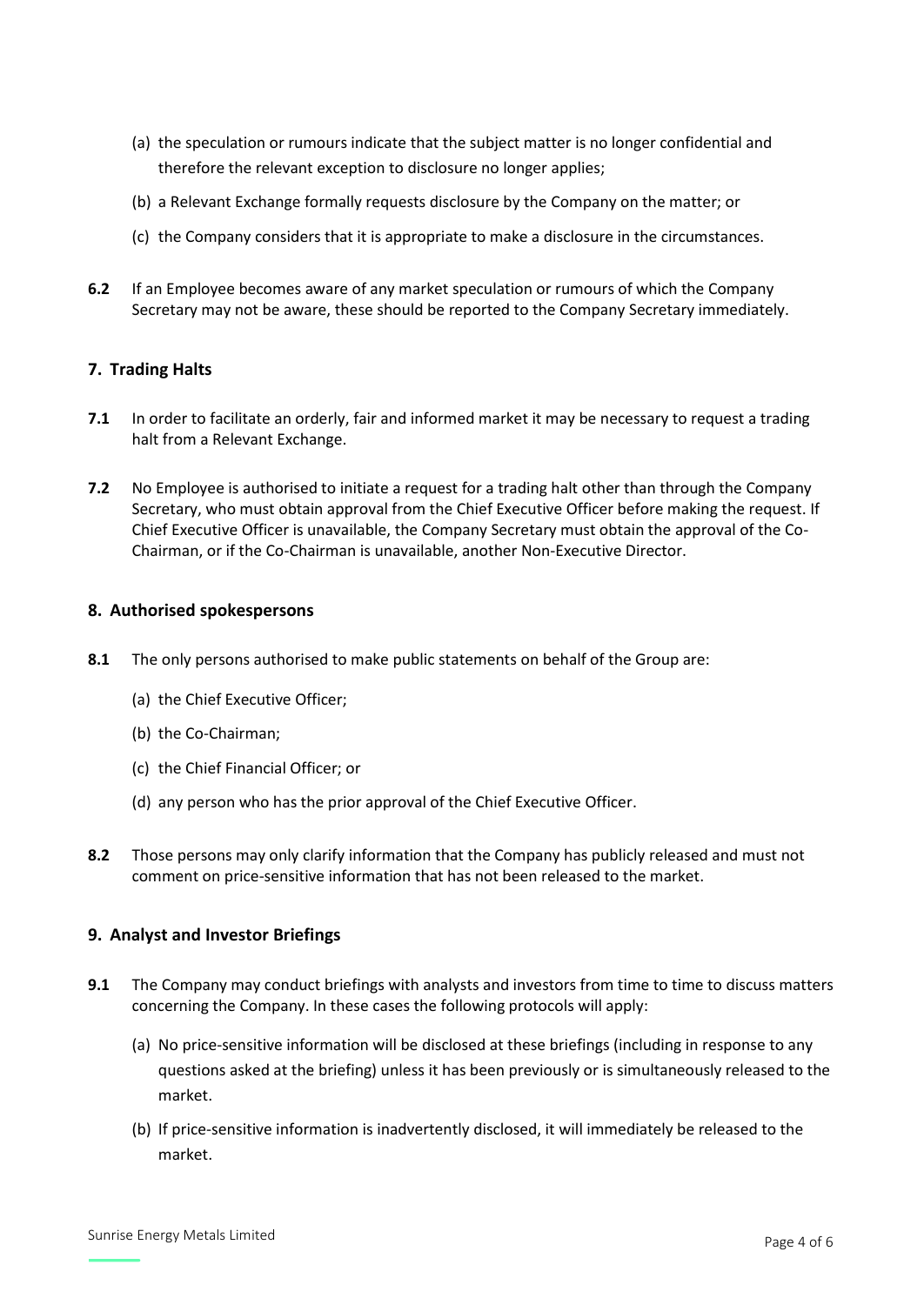- (c) Any presentation materials to be given to investors and analysts at a briefing will be released to the market and posted on the Company's website. This should occur before the information is presented at the briefing.
- (d) A record of all meetings and briefings with analysts or investors will be kept, including confirmation that no price-sensitive information was disclosed.

#### **10. Review of Reports by Analysts**

- **10.1** The Group is not responsible for, and does not endorse, reports by analysts commenting on the Company. The Group does not incorporate reports of analysts in its corporate information, including its website (this also extends to hyperlinks to websites of analysts).
- **10.2** Where requested to do so, the Company may review research reports by analysts but will confine its comments to factual matters and material previously disclosed to the market.

#### **11. Website**

**11.1** All company announcements will be posted on the Company's website immediately after they are released to the market.

#### **12. Breaches**

**12.1** Breaches of this policy will be viewed seriously and may lead to disciplinary action being taken against the relevant Employee. Any breach of this policy will be reported to the Chair of the Audit, Finance and Risk Committee.

#### **13. Questions**

**13.1** Any questions about the Company's continuous disclosure obligations or this policy should be referred to the Company Secretary

## **14. Amendments**

- **14.1** The Company Secretary may review this policy from time to time and report to the Board any changes they consider should be made.
- **14.2** This policy may be amended from time to time by resolution of the Board.